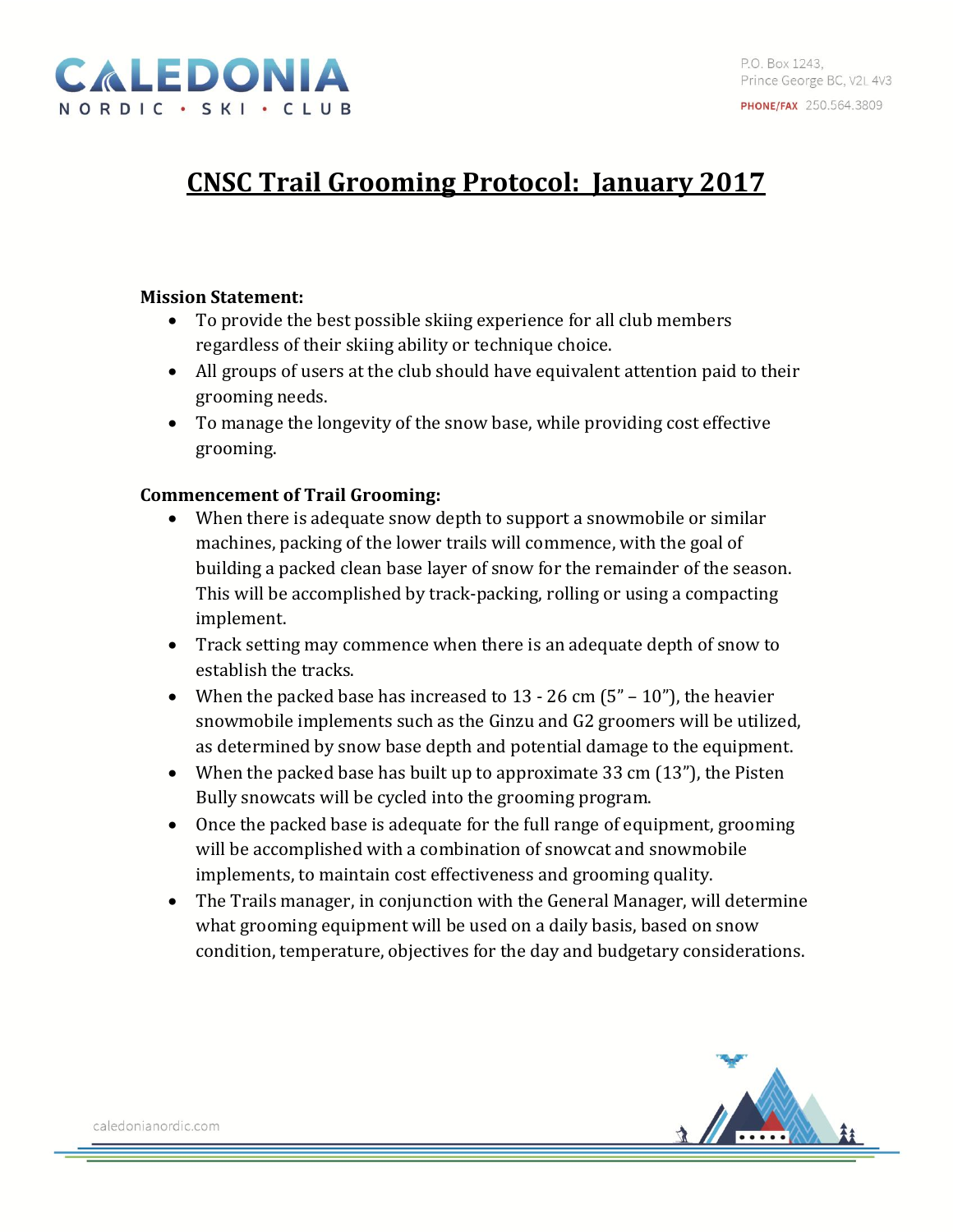

## **Trail grooming frequency and priority:**

- Once there is sufficient snow, grooming of the trails will be completed on a daily basis, with consideration given to set up time, weather and temperature conditions. The Trails Manager will evaluate the risk of overworking the snow which results in a breakdown of its molecular structure, resulting in poor skiing conditions for both classic and skate skiers.
- Grooming operations may be suspended if conditions are unsuitable. This would include rain, warm temperatures followed by forecasted cooling temperature, lack of new snow, excessive snowfall, or satisfactory ski conditions which could be made worse by grooming.
- Daily grooming priorities will include Pine Flats (Greenway Corridor, Iceman Cut Off, PFC, Pine Flats, Fingers and Para Nordic), followed by the Dog Trails, core areas (X-country and biathlon stadiums, Night Rider,Gravel Pit, etc.).
- Secondary priorities will include Northern Lights, and one or two midelevation trails (Race Maze, High 5, Chute, etc.).
- As time permits, staff will radiate out to other higher elevation trails. This will be dependent on the need to pack new snow or refresh conditions on those trails.
- Classic tracks will be refreshed as weather, temperature and snow conditions permit.
- New tracks will be set when we have new snow or when snow/temperature conditions allow a track to be reset without jeopardizing the longevity of the snow pack. As a result, trails such as Tigger will be reset only when conditions allow since it is a "classic only" trail. Other trails which have a set track(s) and a skating lane, allow the option to refresh the skating lane with the snowmobile with minimal disturbance to the snow pack and without having to interfere with the set track(s).
- When races or competitive events are being hosted, the recreational trails will be groomed to the highest standard possible on those days, and every effort will be made to have all the recreational trails beyond the competition zone open.